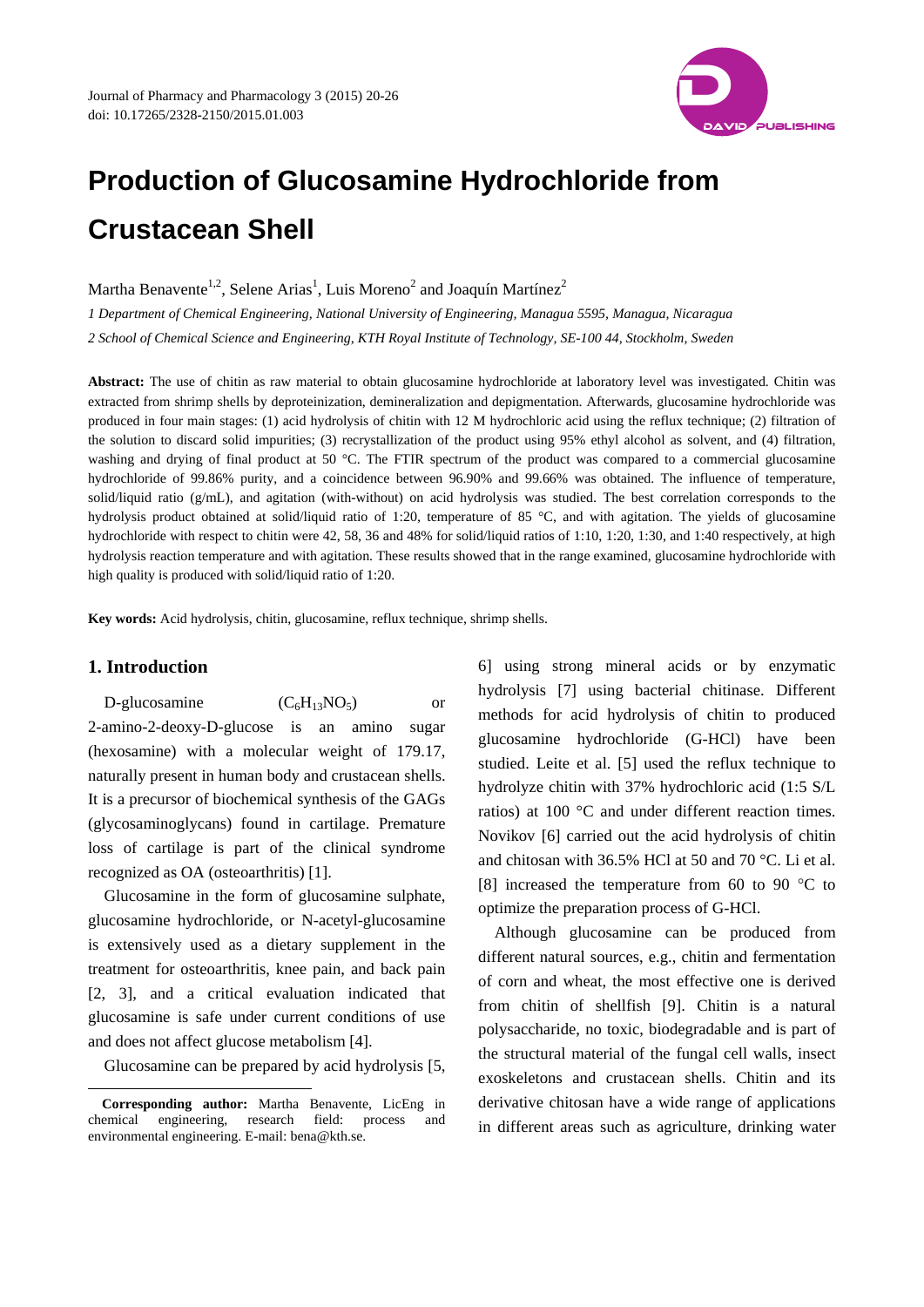21

and wastewater treatment, food and beverages, cosmetics and toiletries, biomedics and pharmaceutics, fibres and textiles, and paper technology [10].

Nicaragua produces thousands of tons of crustaceans such as shrimps and prawns annually [11] and the waste shells, the raw material to produce chitin constitute approximately 40%-50% of the total weight [12]. Currently, the wastes from seafood factory operations are available in large quantities. The use of these waste shells can be a low cost alternative to obtain valuable products such as chitin, chitosan and G-HCl.

The aim of this work is the use of crustacean shell as raw material to obtain glucosamine hydrochloride at laboratory level. For this purpose, chitin was extracted from shrimp shells using a chemical treatment, and glucosamine hydrochloride was produced by acid hydrolysis of chitin with 12 M hydrochloric acid using the reflux technique.

# **2. Materials and Methods**

### *2.1 Materials*

Shrimp waste (head, legs, shell, and tail) was provided by Camanica (PESCANOVA Group), a shrimp processing facility located in Chinandega, Nicaragua.

Chitin and D–Glucosamine HCl was purchased from Jining Green Group Co. Ltd, Shandong, China. D–Glucosamine HCl is a white crystalline free flowing powder with a 99.86% purity and -400 mesh particle size.

## *2.2 Chitin Extraction*

Chitin was extracted from shrimp waste by desproteinization, demineralization and depigmentation at laboratory level. The Fig. 1 shows a block diagram of the overall process. The raw material was first submerged in 10% (wt) NaOH solution for 2 h with constant agitation to remove proteins. The desproteinized material was then demineralized using 1.8 mol/L HCl solution for 12 h and subsequently, the product was submerged in 0.38 wt% NaClO solution for 1 h with agitation to remove pigments. Chitin was washed several times using distilled water until pH between 6 and 7 was achieved and dried at 50°C during 10 h. Finally, chitin was milled and screened to select the fraction of particles with a size lower than 0.22 mm.

#### *2.3 Glucosamine Hydrochloride Production*

According to block diagram in Fig. 1, the principal stages for G-HCl production from chitin were: (1) acid hydrolysis of polysaccharide; (2) filtration of the solution, (3) recrystallization of the product, and (4) filtration, washing and drying of final product at 50°C.

The acid hydrolysis procedure was performed with 12 M hydrochloric acid using the reflux technique according to the procedure in Ref. [4]. However, in preliminary experiments under these conditions (hydrolysis for 1 h at 100°C) it was observed that the results were not satisfactory because HCl was consumed very rapidly in the first minutes of the reaction. Based on this experience, the acid hydrolysis was carried out in two experimental sets at different conditions (Table 1): (1) two different solid/liquid ratios, at different temperatures and agitation (with and without) and (2) different solid/liquid ratios, at temperatures range of 68-85 °C and with agitation. HCl was previously heated to 60°C before the addition of chitin, according to procedure in Ref. [7]. All experiments were carried out in duplicate.

The process for G-HCl production was performed as follows: 1 g of chitin and an amount of 12 M HCl (depending on solid/liquid ratio) were introduced into a 150 mL reflux vessel. The mixture was kept at the given temperatures until the solid was completely dissolved. The resulting hydrolyzed was filtered by gravity through a VWR Grade 474 filter paper to remove the solid particles present in solution, and it was left to crystallize at room temperature  $(25 \pm 2^{\circ}C)$ by 25 days. In order to increase the crystallization rate, ethyl alcohol (15 mL,  $w = 95\%$ ) was added, and the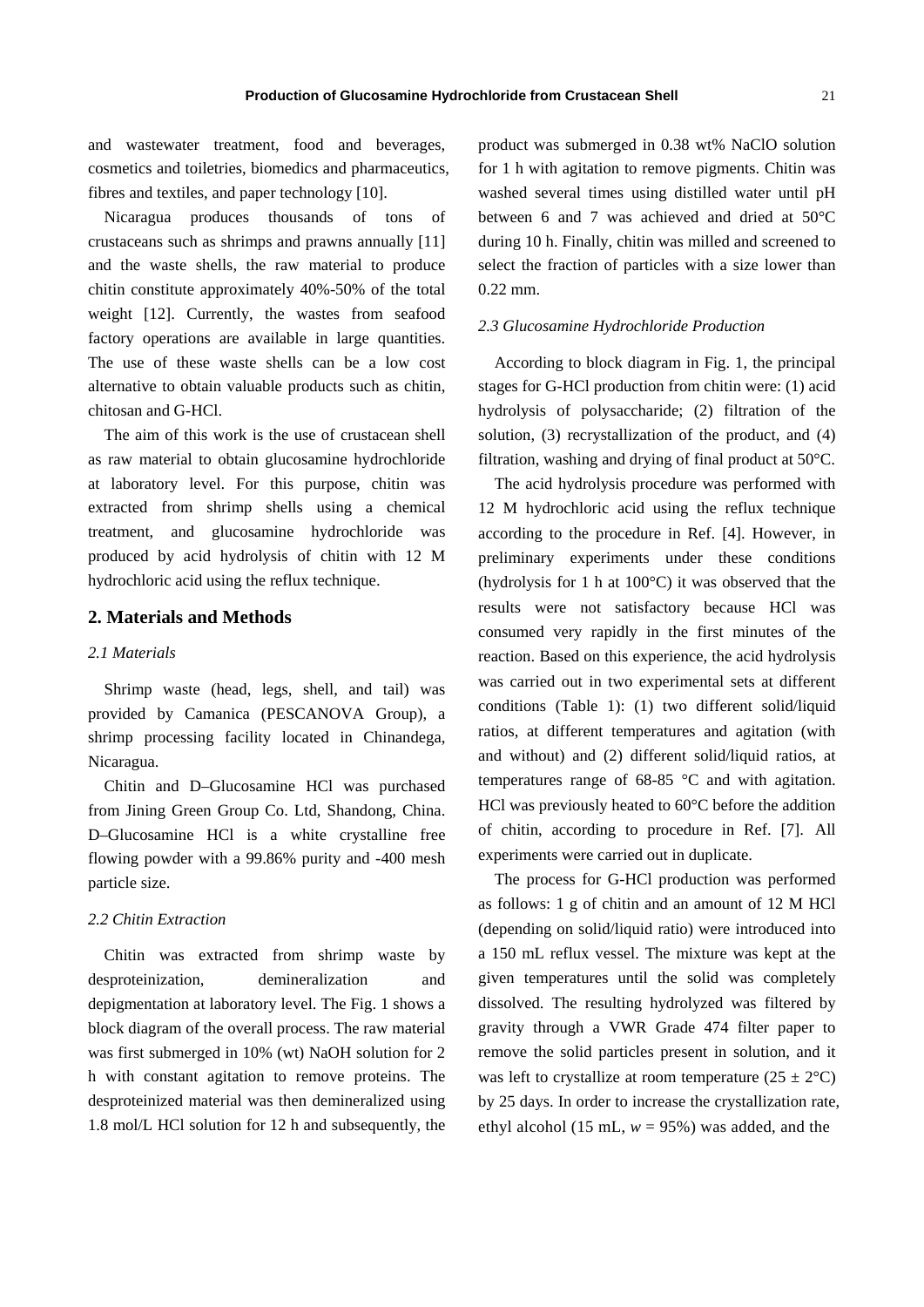

**Fig. 1 Block diagram for the extraction of chitin from shrimp shells and production of glucosamine hydrochloride.** 

|  | Table 1 Work conditions in each experiment set for acid hydrolysis of chitin. |
|--|-------------------------------------------------------------------------------|
|  |                                                                               |

| <b>Experiment set 1</b> |                    |                           |                  | <b>Experiment set 2</b> |                    |  |
|-------------------------|--------------------|---------------------------|------------------|-------------------------|--------------------|--|
| Exp No.                 | Solid/liquid ratio | Temperature $(^{\circ}C)$ | <b>Agitation</b> | Exp No.                 | Solid/liquid ratio |  |
| 1.1                     | 1:10               | 40                        | Without          | 2.1                     | 1:10               |  |
| 1.2                     | 1:10               | 68                        | With             | 2.2                     | 1:20               |  |
| 1.3                     | 1:20               | 58                        | Without          | 2.3                     | 1:30               |  |
| 1.4                     | 1:20               | 85                        | With             | 2.4                     | 1:40               |  |

resulting mixture was cooled to 5°C for 15 days. The mixture was once more filtered, and the solid crystals were washed with ethyl alcohol and dried at 50 °C in an oven for 12 h.

references. A Bruker Optics ALPHA FT-IR spectrometer was used to determine their spectra. A spectral range between 400 and  $4,000 \text{ cm}^{-1}$  was used.

# **3. Results and Discussion**

#### *3.1 Chitin Characterization*

The spectra of chitin and G-HCl obtained in these experiments were compared with the commercial

*2.4 Collection of FTIR Spectra* 

The principal components of shrimp shells such as proteins, calcium minerals, and pigments were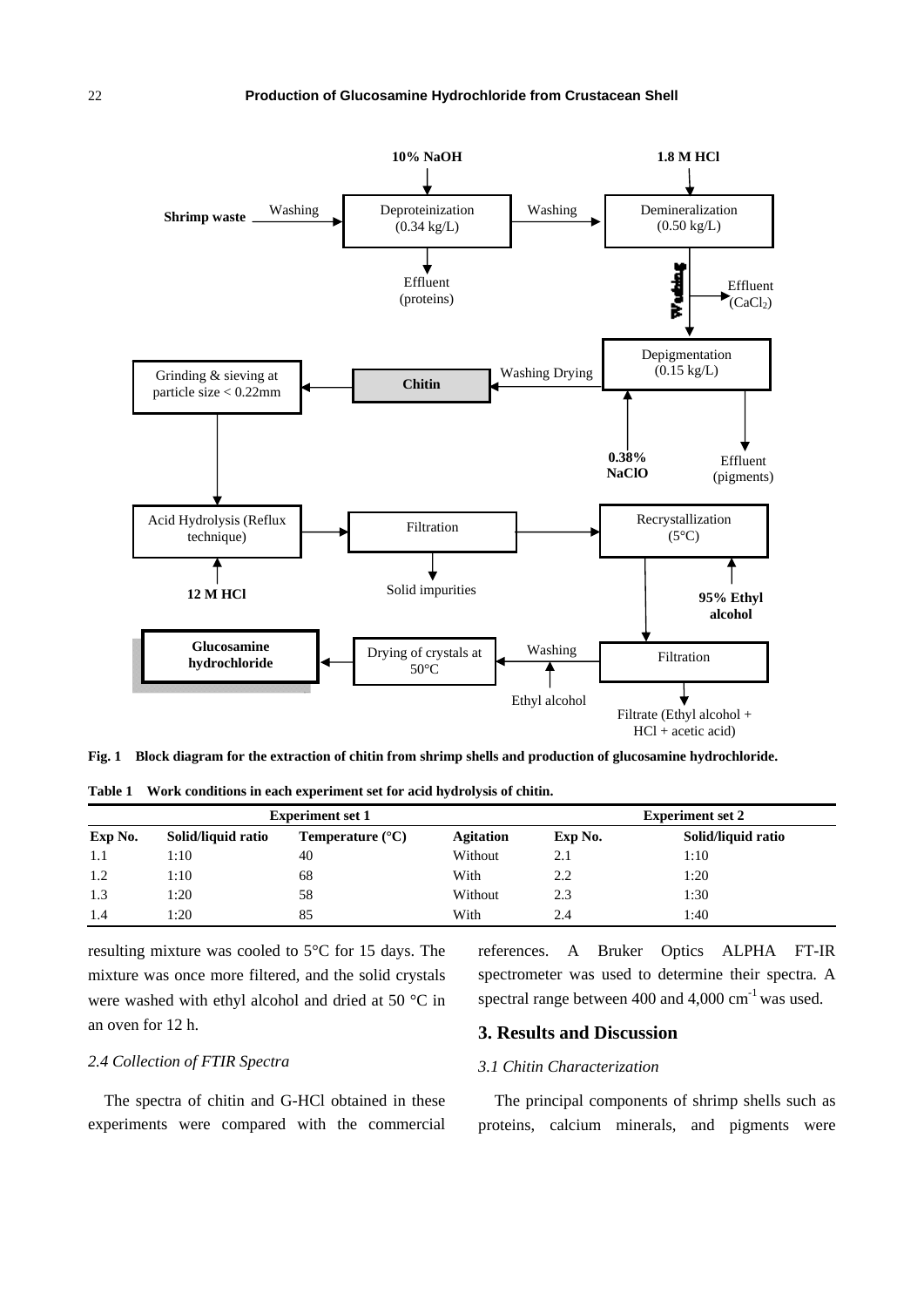removed to get chitin as final product. The average content of chitin in the raw material (dry basis) was 25 %. The identification of chitin by comparing its FTIR spectrum with that of a reference sample showed a correlation coefficient of 95%.

Fig. 2 shows FTIR spectrum of product in the 4,000-400 cm-1 region where the different characteristic bands of the molecular structure of  $\alpha$ -chitin can be identified. The fundamental vibrations are due to O–H and N–H stretching band (in the range  $3,700-3,000$  cm<sup>-1</sup>), C-H stretching band (in 3,000-2,850 cm<sup>-1</sup>) and carbonyl group (in 1,830-1,650 cm<sup>-1</sup>). In last range, two peaks are displayed: one which is attributed to the occurrence of intermolecular hydrogen bond CO $\cdots$ HN at 1,660 cm<sup>-1</sup> and another due to the intramolecular hydrogen bond  $CO \cdots HOCH_2$ at  $1,625$  cm<sup>-1</sup>. The band split is used to distinguish between  $\alpha$ -chitin and  $\beta$ -chitin since a single band is observed in case of the  $\beta$ -chitin at 1,656 cm<sup>-1</sup> [13].

# *3.2 Glucosamine Production and Characterization*

The influence of temperature, solid/liquid ratio (g/mL), and agitation (with-without) on acid hydrolysis was studied. During the hydrolysis process, it was observed that chitin was completely dissolved in a period of 3 to 18 min, and immediately after that the solution darkens, becoming a brown colour. The dissolution of chitin was influenced by temperature and agitation. The hydrolysis reaction was faster when the mixture was agitated and temperature was high. The change to brown colour in solutions can be caused by the Maillard reaction which involves amino groups reacting with an aldehyde and can lead to colour change associated with hydrolysis of chitin [14].

The hydrolysis process involves two acid-catalyzed hydrolysis reactions: the glycosidic linkage (depolymerisation) and the *N*-acetyl linkage (deacetylation). Hackman [15] observed that most of the degradation of the chitin chain occurred during the first few minutes, and that the products formed were oligosaccharides. Fig. 3 illustrates the most accepted reaction mechanism for the acid catalyzed hydrolysis of a glycosidic linkage  $(S_N1)$  and the reaction mechanism for the acid-catalyzed hydrolysis of the *N*-acetyl linkage  $(S_N2$  reaction) [16, 17].

It was observed that the recrystallization process was slow at room temperature ( $25 \pm 2$  °C). Therefore, in order to increase the crystallization rate and favour the crystal formation, the mixture was cooled to 5°C and 95% ethyl alcohol was added as solvent. The results showed that the crystallization time decreased and the crystals formed were thinner, clearer and brighter in these conditions. According to Myerson [18], the solvent can have a significant effect on the solubility of the solute, the structure and crystal size, as well as morphology and purity of the crystals. Temperature plays an important role in crystallization since it can influence nucleation and crystal growth via its effects on the solubility and supersaturation of the



Fig. 2 FTIR spectra of  $\alpha$ -chitin produced from shrimp waste (head, legs, shell, and tail).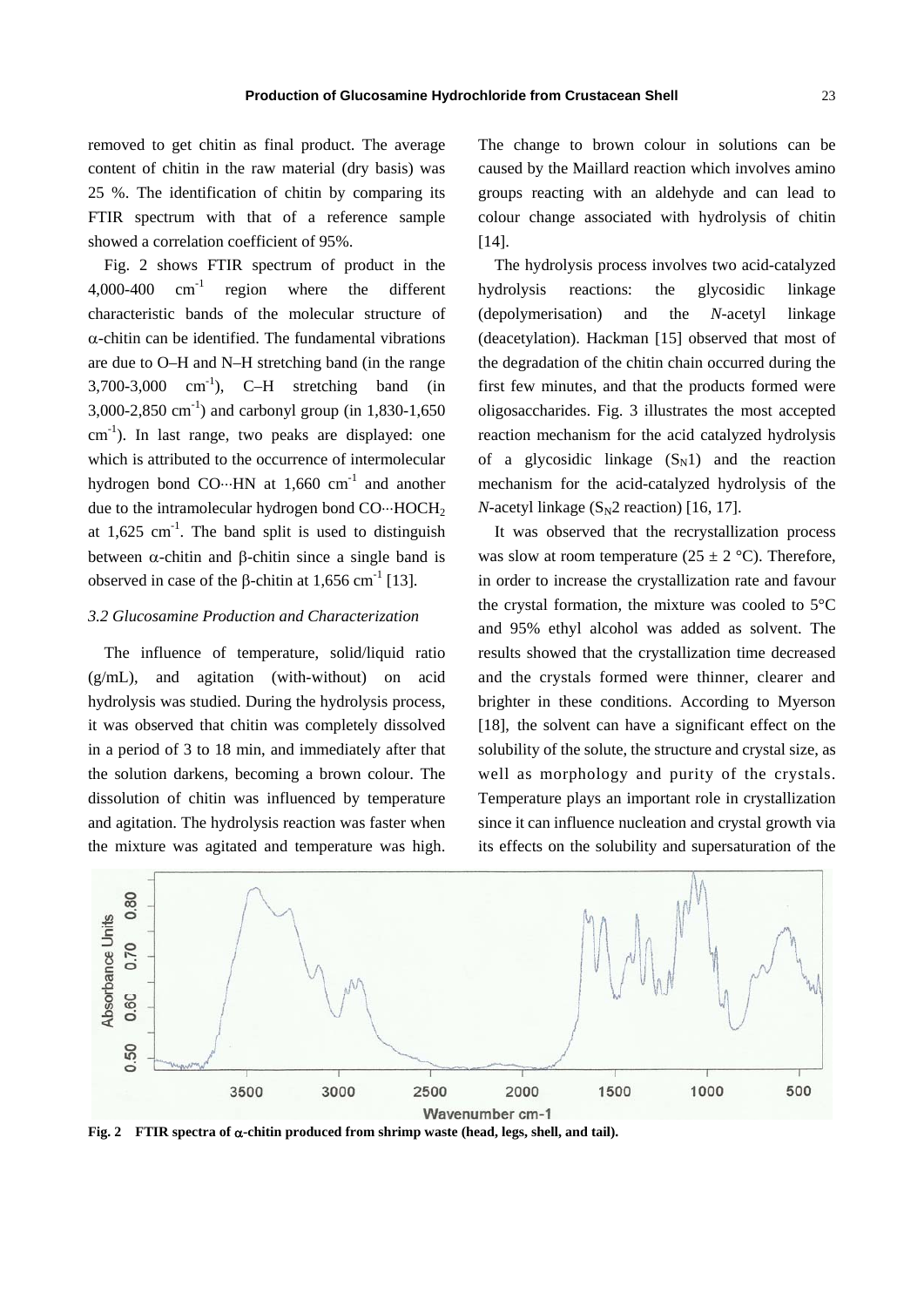

**Fig. 3 Schematic illustration of the proposed reaction mechanism for (a) the acid-catalyzed hydrolysis of the glycosidic linkage in chitosan [16] and (b) for the acid-catalyzed hydrolysis of the** *N***-acetyl linkage [17].** 

**Table 2 Results of the glucosamine hydrochloride production according to experimental conditions of set 1.** 

| Exp No. | Solid/liquid ratio | Yield $(\%)$ | FTIR spectrum correlation* $(\%)$ |  |
|---------|--------------------|--------------|-----------------------------------|--|
| 1.1     | 1:10               | 34.0         | 96.90                             |  |
| 1.2     | 1:10               | 42.0         | 98.76                             |  |
| 1.3     | 1:20               | 56.0         | 99.53                             |  |
| 1.4     | 1:20               | 58.0         | 99.66                             |  |

\*With regard to the commercial reference.

**Table 3 Glucosamine hydrochloride production at different solid/liquid ratio at 68-85 °C and with agitation.** 

| Exp No. | Solid/liquid ratio | Yield $(\%)$ | FTIR spectrum correlation* $(\%)$ |
|---------|--------------------|--------------|-----------------------------------|
| 2.1     | 1:10               | 42           | 98.76                             |
| 2.2     | 1:20               | 58           | 99.66                             |
| 2.3     | 1:30               | 36           | 99.36                             |
| 2.4     | 1:40               | 48           | 99.14                             |

\*With regard to the commercial reference.

sample.

Table 2 shows the results of the yields of G-HCl and the correlation coefficient for the comparison between the product and the reference for the experiments of set 1. In general, the results showed that the yield of G-HCl can increase with temperature and the agitation of the sample. The increase of temperature and the use of agitation lend to the result that chitin dissolves faster and this can contribute to a more effective hydrolysis.

Table 3 shows the results at different solid/liquid ratios, and in a temperatures range of 68-85 °C and with agitation. We can observe that the yields of G-HCl with respect to chitin were 42, 58, 36 and 48% for solid/liquid ratios of 1:10, 1:20, 1:30, and 1:40 respectively. The best yield was obtained at solid/liquid ratio of 1:20. The production of G-HCl is greatly influenced by the experimental conditions; however, it is not possibly to extract a conclusive tendency from the experiments.

The FTIR spectra were also compared and a coincidence between 98.76% and 99.66% was obtained. The highest correlation corresponds to the hydrolysis product obtained at solid/liquid ratio of 1:20.

# *3.3 FTIR Analysis of Glucosamine Hydrochloride (G-HCl)*

The FTIR spectra provided by Bruker Optics ALPHA FT-IR spectrometer, were used to identify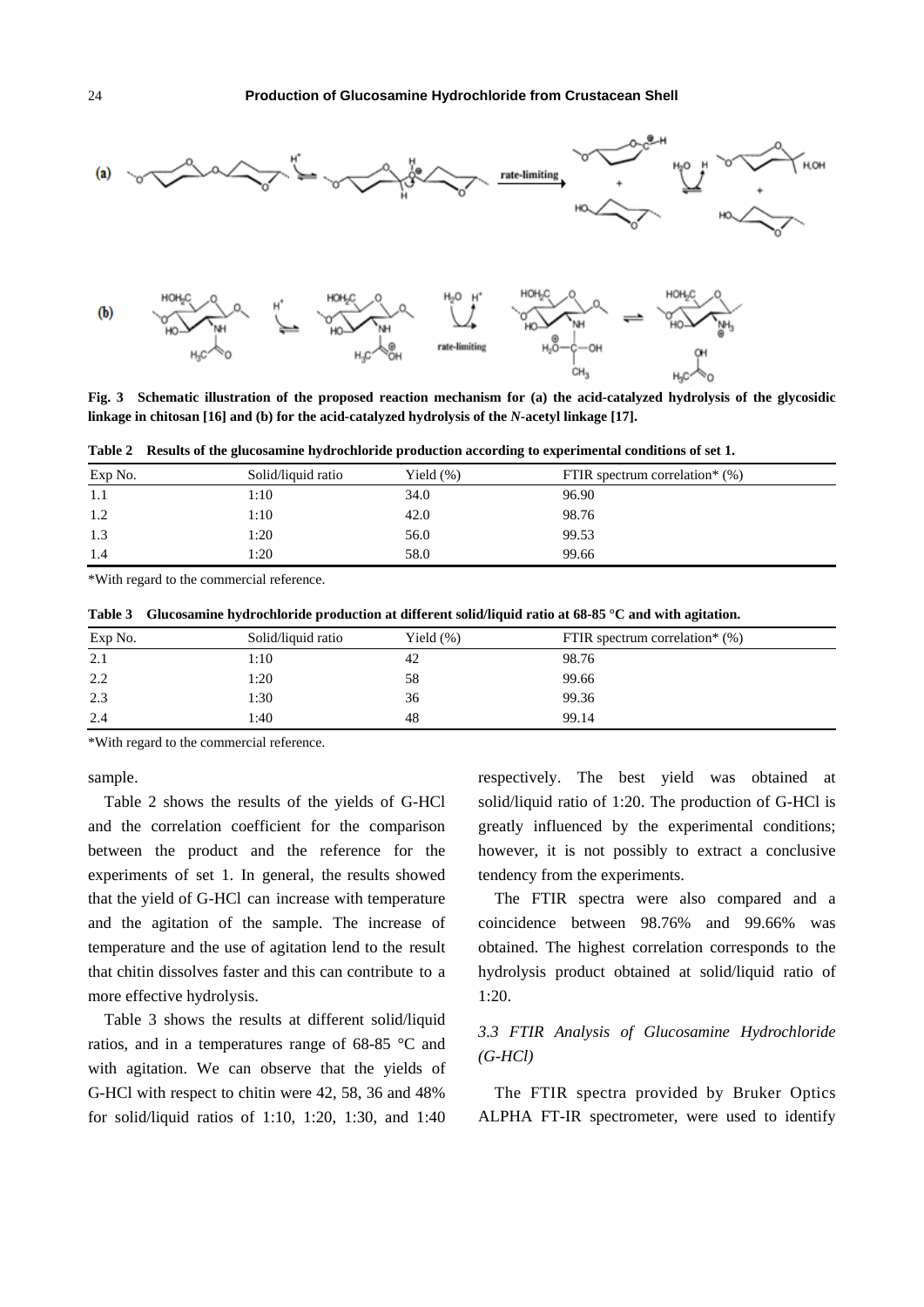

**Fig. 4 FTIR spectra of glucosamine hydrochloride produced under Exp 2.2 conditions (Sample) and D-glucosamine HCl from Jining Green Group Co. Ltd (reference).** 

the product and determine the degree of similarity. The results of the comparison between the spectra of G-HCl products and the commercial reference revealed that a coincidence between 96.90 and 99.66% was obtained. The highest correlation corresponds to the hydrolysis product obtained at solid/liquid ratio of 1:20, temperature of 85 °C, and with agitation (Exp 2.2). Lower values were obtained for lower temperature, larger solid/liquid ratio and without agitation. These results showed that in the range examined, G-HCl with high quality is produced with solid/liquid ratio of 1:20.

The FTIR spectra of G-HCl produced under the work conditions of Exp 2.2 (sample) and G-HCl commercial reference are displayed in Fig. 3. It shows that the FTIR spectra of both materials are essentially identical with regard to the band-positions of G-HCl main groups. This fact is confirmed by the correlation coefficient of 99.66% which indicates a very high degree of similarity between sample spectrum and the reference spectrum.

The FTIR spectrum of G-HCl produced (sample in Fig. 4) exhibits an intense band at  $3,370-3,300$  cm<sup>-1</sup> associated with the O–H and N–H stretching, a  $NH<sub>2</sub>$ scissoring band at  $1,615$  cm<sup>-1</sup> and at  $1,094$  cm<sup>-1</sup> due to secondary alcohol –OH.

#### **4. Conclusions**

In conclusion, these results showed that in the range examined, G-HCl with good quality is produced with solid/liquid ratio of 1:20, at high hydrolysis reaction temperature and with agitation. Additionally, the low temperature (5°C) and the use of ethyl alcohol support the formation of G-HCl crystals. Although, it is possible to convert waste materials into valuable products such as glucosamine, more experimental work should be carried out to optimize the process. As well, additional information about biological and chemical behaviour should be necessary in order to assure if this product is suitable for dietary supplement.

# **Acknowledgements**

The financial support of the Swedish International Developments Cooperation Agency (Sida) is gratefully acknowledged.

#### **References**

- [1] Clegg, D. O., and Jackson, Ch. G. 2005. "Glusosamine." In *Encyclopedia of Dietary Supplements*, edited by Coates, P. M., Blackman, M. R., Cragg, G., Levine, M., Moss, J., and White, J. D. New York: Marcel Dekker.
- [2] Houpt, J. B., McMillan, R., Wein, C., and Paget-Dellio, S. D. 1999. "Effect of Glucosamine Hydrochloride in the